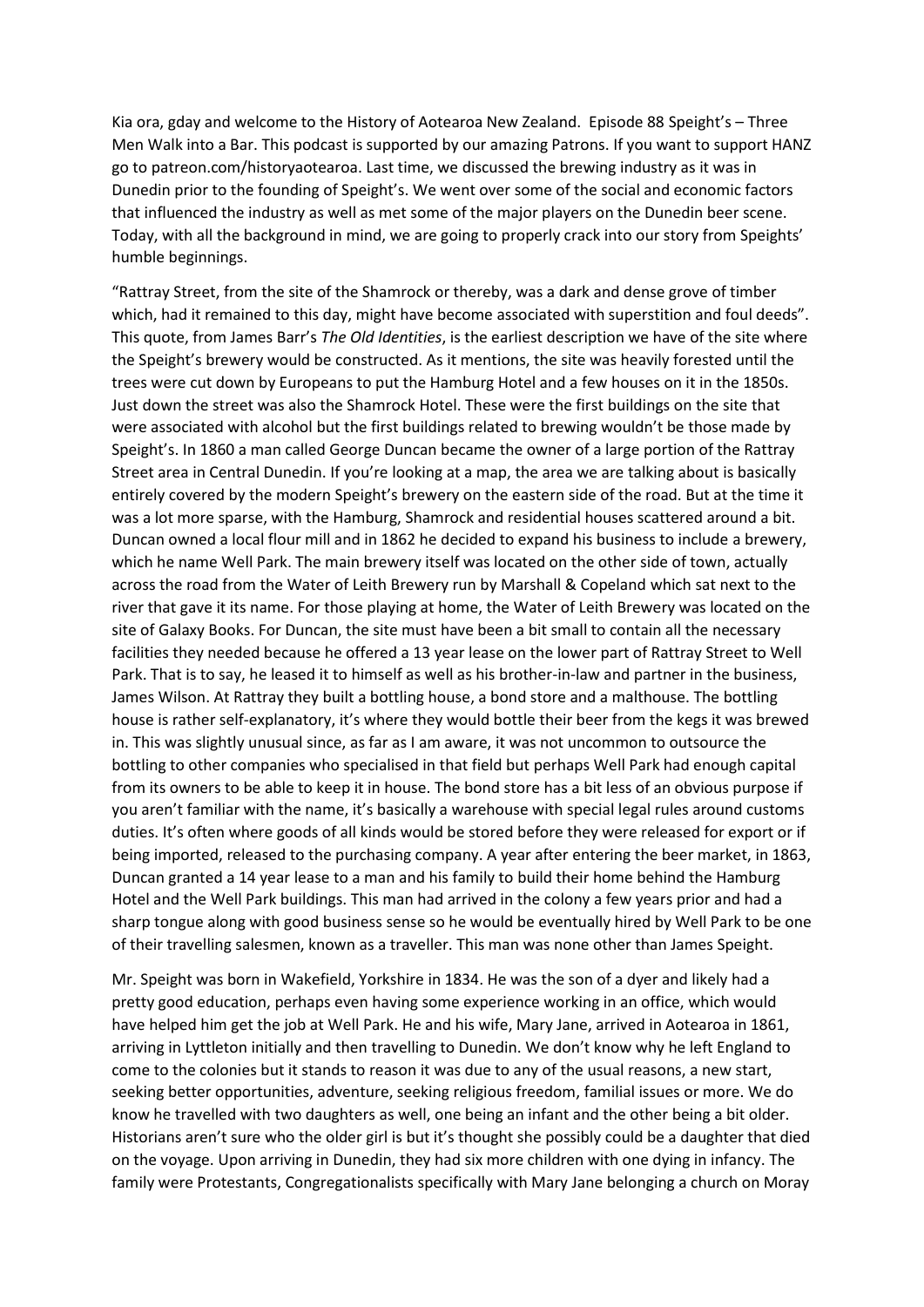Place. This building is still standing in Dunedin but is now a motel called Chapel Apartments. Apparently, Mr and Mrs. Speight were quite strict with their kids with one of the daughters being called home during school so that she could close a door she had left open in the house! It was some time in the early to mid-1870s that Speight would get the traveller job for Well Park. It is here that he would met the other two founders of the brewery that would bear his name.

Charles Greenslade was born in 1843 in Devon, England. We don't know too much about his childhood but when he left school we know that he became a merchant selling grain, which would serve him well in the future as this job is probably where he learned all about milling and malting. He immigrated to Aotearoa sometime around 1863 when he was about 20 years old but rather than landing in Lyttleton, near Christchurch, which was a popular port for recent arrivals, he instead first set foot in Bluff, near Invercargill. He decided to stay there for a bit and eek out a living as a carrier, transporting goods to the Wakatipu goldfields using a bull powered wagon. The job though, to put it bluntly, was a bit shit. The road between Invercargill and Kingston, on the southern tip of Lake Wakatipu, was made of dirt which was not super good with the unpredictable southern weather with rain making the track muddy, slowing down any travellers. Especially ones with bull drawn carts. The Kingston Flyer, the famous train, was still a few decades away so if the weather wasn't favourable the trip could take up to three weeks. Perhaps unsurprisingly, after 18 months of this Greenslade had enough and like a true Invercargillite headed towards what he hoped would be better opportunities in Dunedin. He must have taken his time or gotten into a spot of bother cause he ran out of money when he was in Milton, still about 50km from his destination. Thankfully he was able to take on some temp jobs and used his milling skills working in a bakery, which managed to pay for the rest of the distance. Once he reached Dunedin, he moved out to Waikouaiti to work in milling which is where he met his wife, Caroline. He returned to Dunedin proper in 1868 and made the career shift to becoming a full time maltster. Initially Greenslade worked for the Red Lion Brewery, not to be confused with the more well known brand Lion Red, which is different. The next year he became the maltster for Well Park Brewery, whose malthouse, of course, was currently located on Rattray Street near the Speight family home.

The third and final founder was William Dawson. Born in 1852 in Aberdeen, Scotland, Dawson was probably the most familiar of the trio with beer and its production as his father was a brewer by trade, teaching him from a young age. In 1872, Dawson went to Burton-on-Trent, a rather legendary place for British beer at the time as it was where all the best beer came from. There he continued his studies to learn techniques and tips from some of the top brewers in the Empire. He would later use this knowledge when he became a brewer in his own right in Edinburgh. Dawson didn't stay there long though, at some point he decided that New Zealand was where he wanted to be and so he found himself in Port Chalmers, not far from Dunedin. We don't know whether the choice to go straight to Dunedin was a conscious, like the other two, but it would make sense since the town was a Scottish settlement so it was likely he wanted to be with his fellow countrymen and possibly even knew some people who had immigrated already. The story goes that he left Scotland with 100 pounds cash and a gold watch. By the time he reached Aotearoa, he had spent all the money and had to pawn the watch due to lack of employment. Thankfully, being possibly one of, if not the most skilled brewer in Otago at the time he found a natural fit at, you guessed it, Well Park Brewery.

Those political, social and economic factors we discussed last episode are what made the environment right for a venture like Speight's, but just because the conditions are right for your success doesn't mean it is guaranteed. Thankfully, they were perfect trio in that, when looking at them collectively, they quite conveniently had all the skills needed to brew and sell their own beer. Greenslade would turn the grain into malt, Dawson would turn that malt into beer and Speight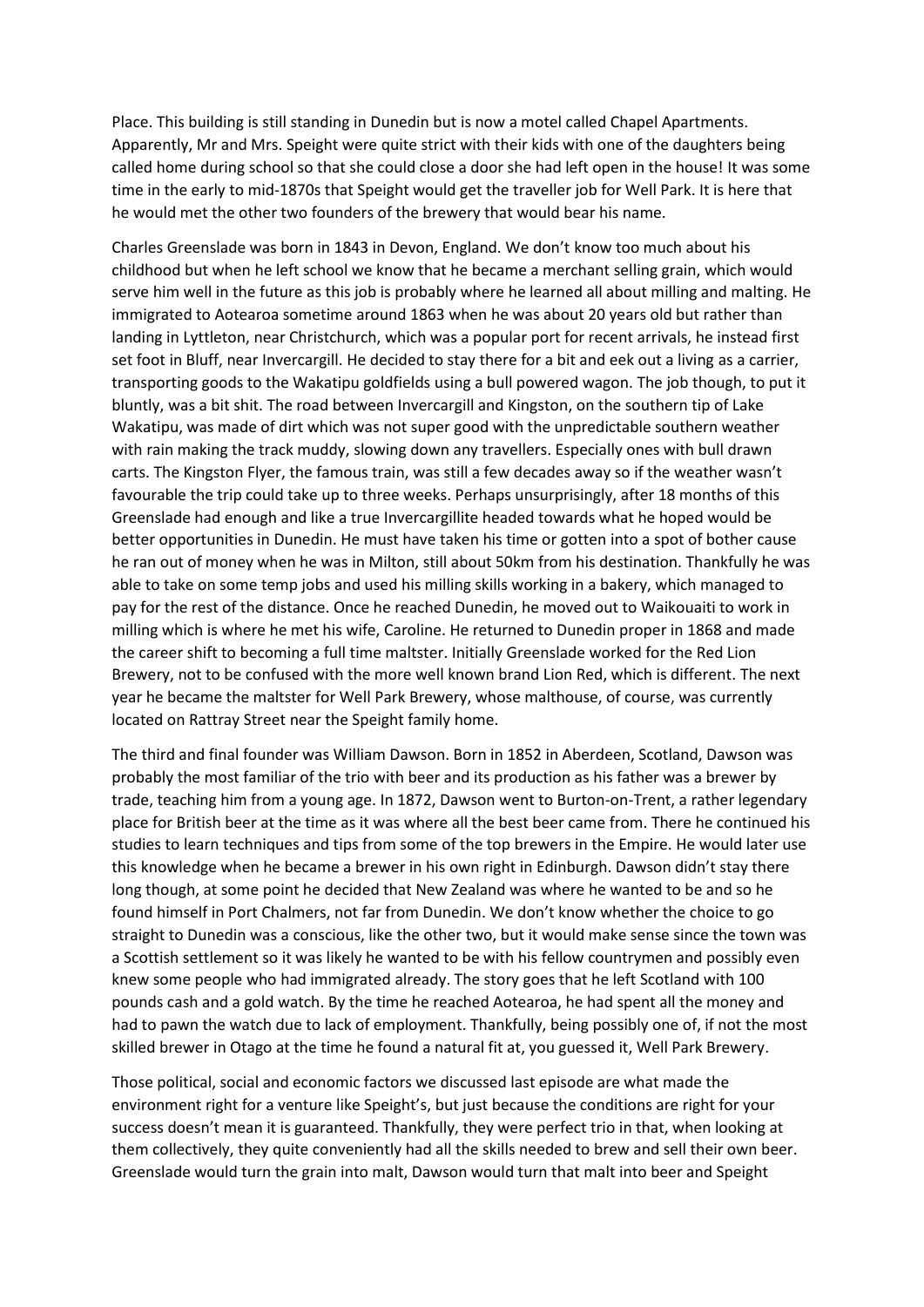would sell that for cold hard cash. Or sometimes he wouldn't sell it, as we will see. What was even better was that these guys worked for the same company meaning they all knew each other fairly early on and Speight even lived right next to where Greenslade's was working. What I'm trying to say is that it was a bit of luck that the three exact people that could probably make a venture like Speight's work were actually in the right place at the right time, all together. What's also quite interesting is that they were all very different in age, Speight was 42, Greenslade 33 and Dawson 24 but they all seemed to get along and were apparently pretty good mates.

However, these guys didn't just meet up one day and decide to go it alone from James Wilson, who was by now the sole owner of Well Park. They may have talked about it on their lunch breaks but having already got half decent jobs and there being a lot of strong competition in the market already, the trio possibly decided against it. The catalyst that led to the formation of Speight's was Wilson's decision to build a malt house on the same site as the main Well Park brewery across town, meaning that the one on Rattray Street now was no longer needed. We aren't sure how or when they initially met up and decided on their course of action, but you can probably see where this is going. The three soon to be founders approached Wilson asking if they could purchase the malt house, bond store and bottling house with the intent to use them to start their own brewery. They even offered Wilson a stake in the venture since he would bring a wealth of experience to the business and they seem to have respected him quite a lot. Though he declined the offer of partnership, he was happy to lease them the land and buildings, later selling them to the trio outright. You might think there was a bit of tension between them given that Wilson was setting himself up for some competition but he was pretty chill about the whole thing, wishing them well and even giving them some help where he could. The only other person on staff initially, apart from the trio was cooper John Campbell, who would remain at Speight's until his death in 1903. A cooper, by the way, is someone who makes kegs, casks and that sort of thing.

The acquisition of the Rattray Street site was a significant boost to getting their venture started as the buildings already contained nearly all the equipment they needed. The malt house in particular was said to be a quite significant building, having gotten into the paper a few years earlier "The whole of the malt used in this brewery (Well Park) is manufactured by the firm at their premises in Rattray Street. The buildings consist of a brick structure inside of which are the malting floors, bins, lofts, kiln and business offices. The quantity of malt produced per annum is about 20,000 bushels and beyond supplying their own wants, they send considerable quantities to up country brewers as well as to various places on the West Coast and in the North Island." Making around 720,000 litres of malt every year was nothing to snuff at, in fact Well Park had produced more than they needed, sending the rest to other breweries around the country. Which gives you an idea of the size and production output of these buildings, and the Speight's gang had them all to themselves.

The lease started on  $1<sup>st</sup>$  May 1876, which is considered to be the official beginning of James Speight & Co, with the site itself being called the City Brewery. Although we don't know exactly why he gave his name to the company, Speight took on the more business aspects of the company, such as the finances, marketing, sales and was company chairman so he was basically the head of the company. However, Speight was actually the minority shareholder compared to Greenslade and Dawson. Of the total 500 one pound shares, Greenslade and Dawson took 200 each and Speight took 100. Speight was a bit more cautious and didn't want to put all his eggs in one basket if the brewery turned out to be a dud. Spoilers, I guess, but the venture was a success and he did increase his share a bit later to be on par with the others but he had other investments going on as well, just in case. These investments involved Speight taking out a mortgage on his house to buy 271 acres of land in the Catlins and another 60 acres near modern Orokonui. Both of these were heavily forested and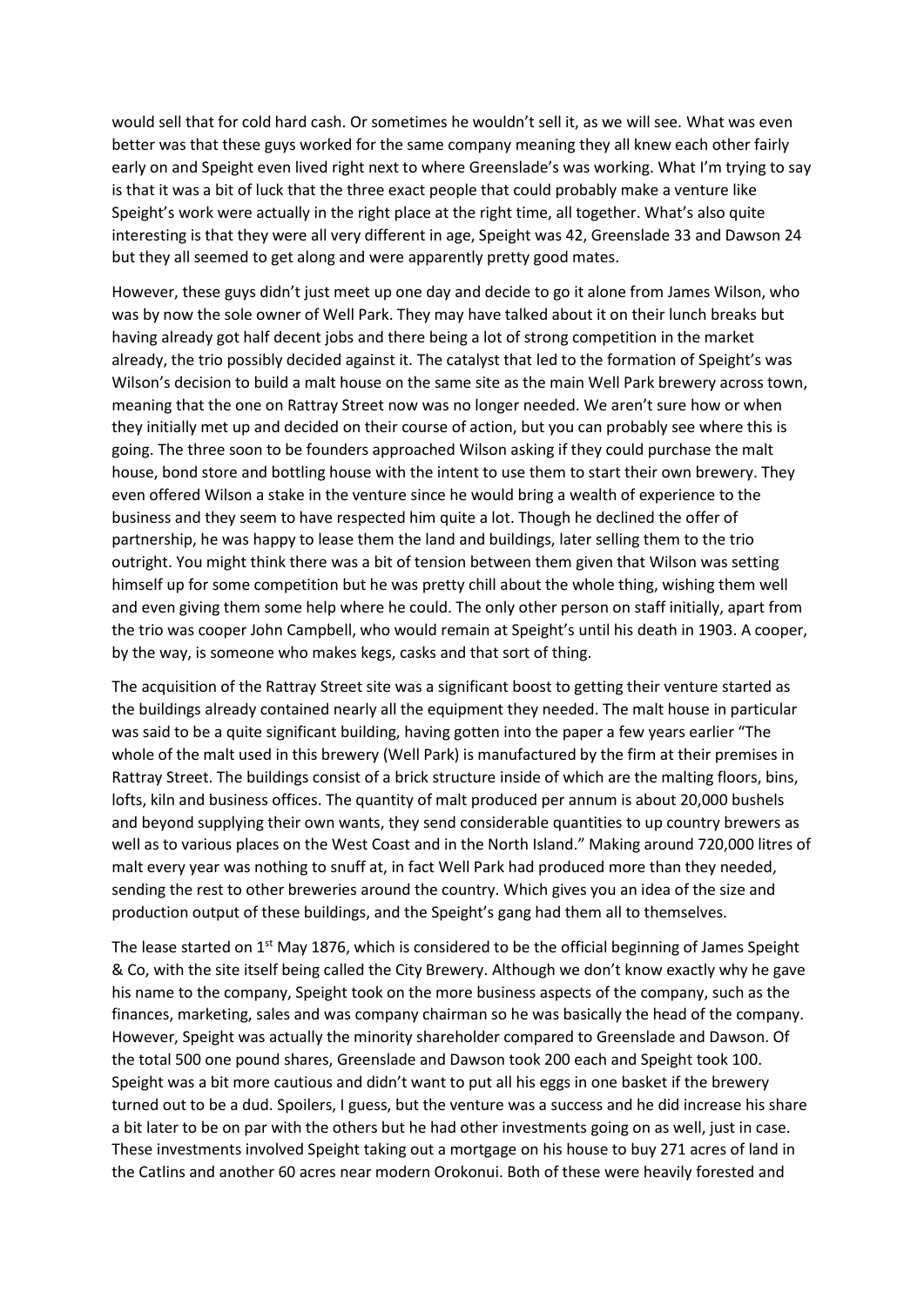hard to get to, so the idea was that once the infrastructure was in place to allow easy access, he could chop the trees down to increase the value of the property for resale or build something on it, and sell the mostly mānuka timber for a profit as a bonus.

James Speight & Co cracked into production almost straight away and produced their first batch on 4<sup>th</sup> April 1876. You may notice that this was one month BEFORE the trio actually were given official lease of the property and this was even two months before they got their brewer's licence! It was risky but they were keen to get brewing as soon as possible, the faster they made beer, the faster they could pay any loans they had to take out. The whole operation to begin with wasn't quite as sophisticated as the Well Park guys, partly on account that all the fermenting and brewing had to occur in the same building. So a malt house it was no more, the malting being done on Hope Street a few blocks over with a cellar that could hold 600 hogsheads of beer down the road in another building owned by a shoe importer. For anyone not familiar with brewing, a hogshead is not going to mean much to you and fair enough, it's a really old term still in use today that is a standard unit of measurement when it comes to brewing. Specifically, it is about 245L, so 600 hogsheads is about 147,000L. I'm not going to do the conversion every time we mention it, cause we are going to mention hogsheads a lot but hopefully that gives you a rough idea of scale. For reference, the direct fire tank that Dawson had to make beer in could hold about 2,940L or 12 hogsheads, which was later expanded to 18 hogsheads.

Although we don't know the first day that Speight's beer went on sale, we do know that the first mention of the brewery was in the Otago Daily Times on 7<sup>th</sup> June 1876, the day after they got their brewing licence. The first few years were tough on James Speight & Co, as they were competing with about a dozen other breweries in town, including Well Park and Water of Leith. Those breweries were quite big both in finances and staffing compared to Speight's, who were relatively small with only a few employees such as a cooper, cellarman, drayman and a clerk. The economy of scale that the larger breweries had was enormous and so each pint sold for them was much more profitable than each pint sold of Speight's. In fact, sales were initially so low that sometimes wages weren't able to be paid to Speights' and Greenslade even had trouble feeding his children. Him and Dawson did most of the manual labour themselves with James mostly out and about trying to make sales. This was fairly similar to what he was doing when he worked for Well Park, travelling to publican's, that is the owners of the pubs and trying to convince them that they should buy Speight's to sell to their customers. This meant that James was out of the office or even out of town quite often as publicans wanted to be able to meet face to face with their suppliers and naturally share a drink of what they might be buying. Another strategy that James employed was taking a cask out onto the streets of Dunedin and just offering up some freebies to anyone who passed by. Unfortunately, the booze that James was drinking, probably near daily, was extremely strong and eventually it did a number on his health. Thankfully for the company, in 1879 Speight's Strong Ale was highly commended at an international exhibition in Sydney. This saw a 50% increase in sales afterwards, which gave the trio the confidence to expand their enterprise with a new building.

This was to be a new brewhouse so that they no longer had to use the old Well Park malthouse like they currently were. It had been quite cramped with all the other parts of the process that had to be in there so having a dedicated structure for brewing would give them some breathing room and allow them to be more efficient. It was to be built at the back of the Rattray Street section and made of brick. It must have impressed the trio quite a bit cause Speight, Greenslade and Dawson all commissioned its designer to build them new homes. The building was erected rather quickly as its first brew was in Sept 1880, a year after the Sydney exhibition. The malthouse produced its last brew a month earlier in August so there was no doubt a flurry of work to move all the equipment needed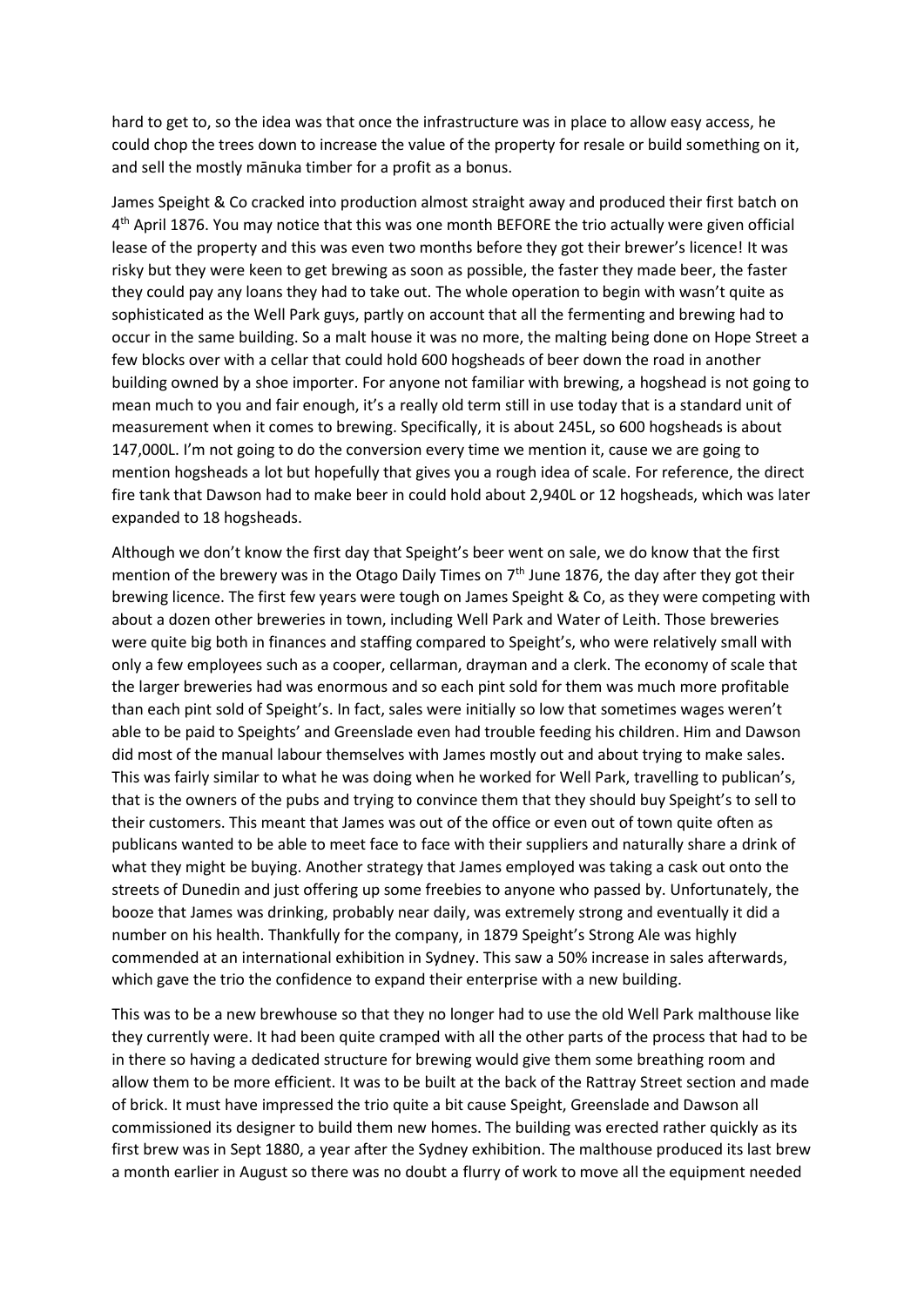into the new brewhouse. This space was a much needed upgrade with a new much larger kettle that could brew 50 hogsheads worth of beer, compared to the previous 18 and was heated via a steam coil, rather than a fire. However, initially they couldn't make full use of it as they were restricted by the 36 hogshead fermenting tun, which was where the wort was sent after the kettle. This is where yeast would be added and allowed to ferment for a couple of days before being put into casks

Up until this point, Speight's had been importing their hops from overseas, like most breweries in Aotearoa. However, in 1879 they managed to find a local supplier based in Nelson and from then on they used a blend of Nelson hops and imported. From this Speights made four main types of beer. Their lead brew was XXX Ale which was extremely bitter, the second was the same ale but with twice the hops called XXXX Ale. The other two were a stout and the Strong Ale that won the award at the Sydney Exhibition. Dawson's favourite to brew was apparently the Stout as he enjoyed experimenting with new techniques and ingredients and that beer gave him the most room to let his imagination run. Ingredients he tried were things like juniper berries, treacle and liquorice.

For the first few years since Speights' founding in 1876, business was relatively quiet. The trio and their staff worked diligently to put out the best beer they could and improve on it but compared to the other brewers in town, they were still relatively small fry. The latter half of 1880 is where shit really started to kick off and is where we get one of the most iconic symbols in New Zealand branding. The Melbourne Exhibition was held that year, the first world's fair in the southern hemisphere which showcased all sorts of random stuff from nations all over the world. Speight's sent a few casks of their beer as part of a bunch of contests being held there pitting international brews against each other. Although there was lots of competition, some from renowned brands at the time, Speight's had a bit of an advantage. Other brands based in Europe or the US had to ship casks to the other side of the world, meaning their beer had to be able to survive the journey. This meant it may not have tasted quite as good as it would do normally due to all the preservative that was added. Speight's didn't have that problem since they only had to go over the ditch, meaning the beer was fresher. In the end, Speight's won two golds and four silvers in the various competitions. This saw Speight's sales double yet again over the next couple of years and they would go on to win many other gold awards.

Their next came only a couple years later in the 1882 Christchurch International Exhibition which saw them win two more golds. This of course increased their sales and brand recognition significantly to the point where an expansion was once again needed. Soon after a four storey building was erected on the south side of the brewhouse on Rattray. The designer of this building, funnily enough, was the same one who designed First Church, a prominent Presbyterian Church in the centre of town, Larnach's Castle, essentially a rich guys mansion on the Otago Peninsula and Otago Boys High School. This building, unlike the others, had a basement that was used as the cellar along with the ground floor, while the upper floors were used for malting. The cellars were put to use right away but the malting floors needed a kiln, which was provided a little bit later. Interestingly, the building that was previously on the site of the new cellar/malthouse was a pub and the owners of the land were the Presbyterian Church, which gave some ammo to the Anglicans. You see, the Anglicans liked to toss some criticism at the Presbyterians for preaching against the vice of alcohol despite their land previously contributing to its consumption and now its production, along with the fact that they were making money off it the whole time! This building is known as Cellar 1 today and is the oldest building still standing in the modern Speight's brewery. It's the one at the back with the arched roof.

Interestingly, Speight's was the first brewery in Dunedin that didn't have its own private water source, all the others had their own wells or got it directly from a stream. Dunedin's had a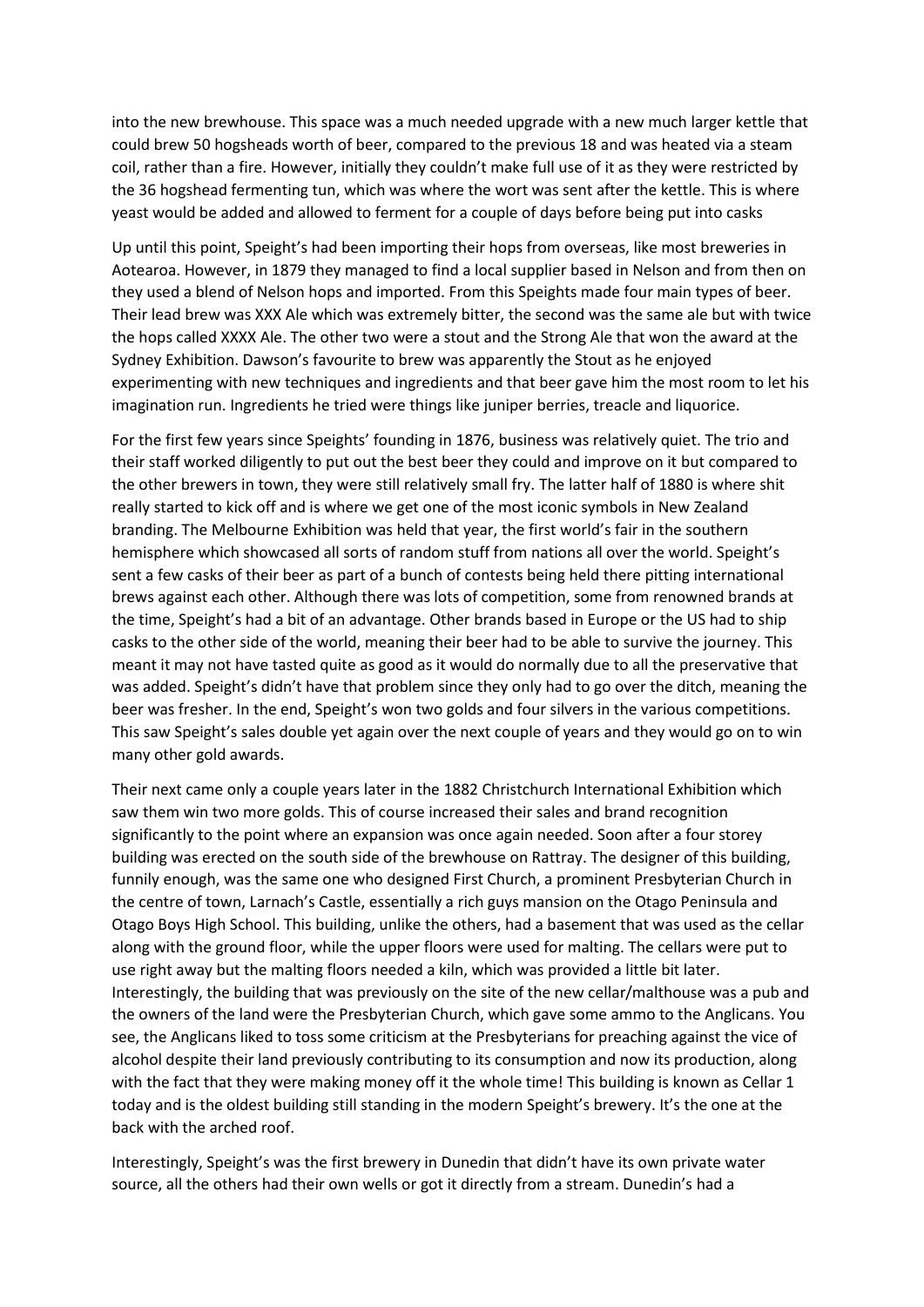reticulated water supply, that is to say its modern water supply network, since 1867 and this is initially what Speight's was made from, essentially tap water. From 1883 onwards though, a new water source was used from a well they dug offsite which led into an underground aquifer and was the first time Speight's was made with well water.

Despite these improvements and awards that Kiwi beers had won, not all were convinced that beer from the colonies could be as good as to beat Continental beer, that is to say, beer from Europe. On 5<sup>th</sup> Oct 1882, The Otago Daily Times published an article claiming that colonial beer was "not nearly equal to the best English beer". The article basically just talks about how colonial beer isn't that good cause it tastes weird from all the sugar in it "as long as the brewers continue this practice, for whatever reason, they will fail to produce the best possible beer that could be brewed in New Zealand." The article seems to imply that brewers in Aotearoa do have access to good local ingredients, it even specifically references Nelson's hops, but that part of the reason that NZ beer wasn't very good was cause brewers weren't using those ingredients and instead were using imported stuff. James Speight was very offended by the whole thing and wrote a letter to the ODT but something went awry there and a few days later an advertisement appeared in a rival paper: "Newspaper fairness (To the Editor of The Saturday Advertiser: The Otago Daily Times of Thursday published a leading article which endeavoured to show that colonial beer will not bear comparison with English beer and that it is unwholesome. Now, as our firm took at the Melbourne exhibition two first and four second prizes in competition with many British, Continental, American and Australian brewers, we thought such an article should not be allowed to pass without contradiction. We accordingly forwarded the following note to the Editor of The Otago Daily Times: To the Editor, Sir, We read your article this morning with astonishment. The best reply to it is that our beers took at the Melbourne Exhibition no less than two first and four second prizes. By inserting this you will oblige. Yours etc, James Speight & Co."

So basically Speight had written this letter to the ODT originally countering their article by saying that they had won numerous awards so the paper were full of it. He then asks them to put this letter in the paper, that's what he means by 'inserting this you will oblige'. Part of the reason James now had this little rant in The Saturday Advertiser was detailed in the next part of the ad, the ODT did not oblige to insert the letter or any of the details within and instead James got a simple reply from the editor, "This is too cheap an advertisement," As you might imagine, this did not go down too well. The rest of James' letter to the Advertiser then goes on, "In order to show that we have no desire to obtain advertisements on the cheap, we now request [the Editor of the Saturday Advertiser] to insert this communication in your advertising columns for three months." So essentially, Speight was putting the ODT on blast in a national newspaper and since they called him cheap, he was gonna pay for the privilege for three months just for the spite. What a fucking legend.

Interestingly, James Speight wasn't the only one that was pissed off about this, I found two other letters that actually were printed in the ODT in response to the article, one of those being from James Wilson of Well Park! And boy does he let rip, "Sir, your leader of the 5<sup>th</sup> cannot be allowed to pass unchallenged. To anyone conversant with the brewing trade it is evident you have written on the subject without any knowledge of the matter: your arguments have no foundation and show complete ignorance of the question. You make assertions without reasoning and your summing up is simply this: "Colonial beer is bad". You have adduced nothing to refute or prove wrong, unless it be the use of sugar in Colonial breweries. You have not shown that its use in the manufacture of beer has any deleterious effect and before assailing such an important industry in the manner you have done, you should have placed yourself in a position to substantiate your theory." I love that this basically reads like a modern letter to the editor just old timey. To translate: Wilson picked up on the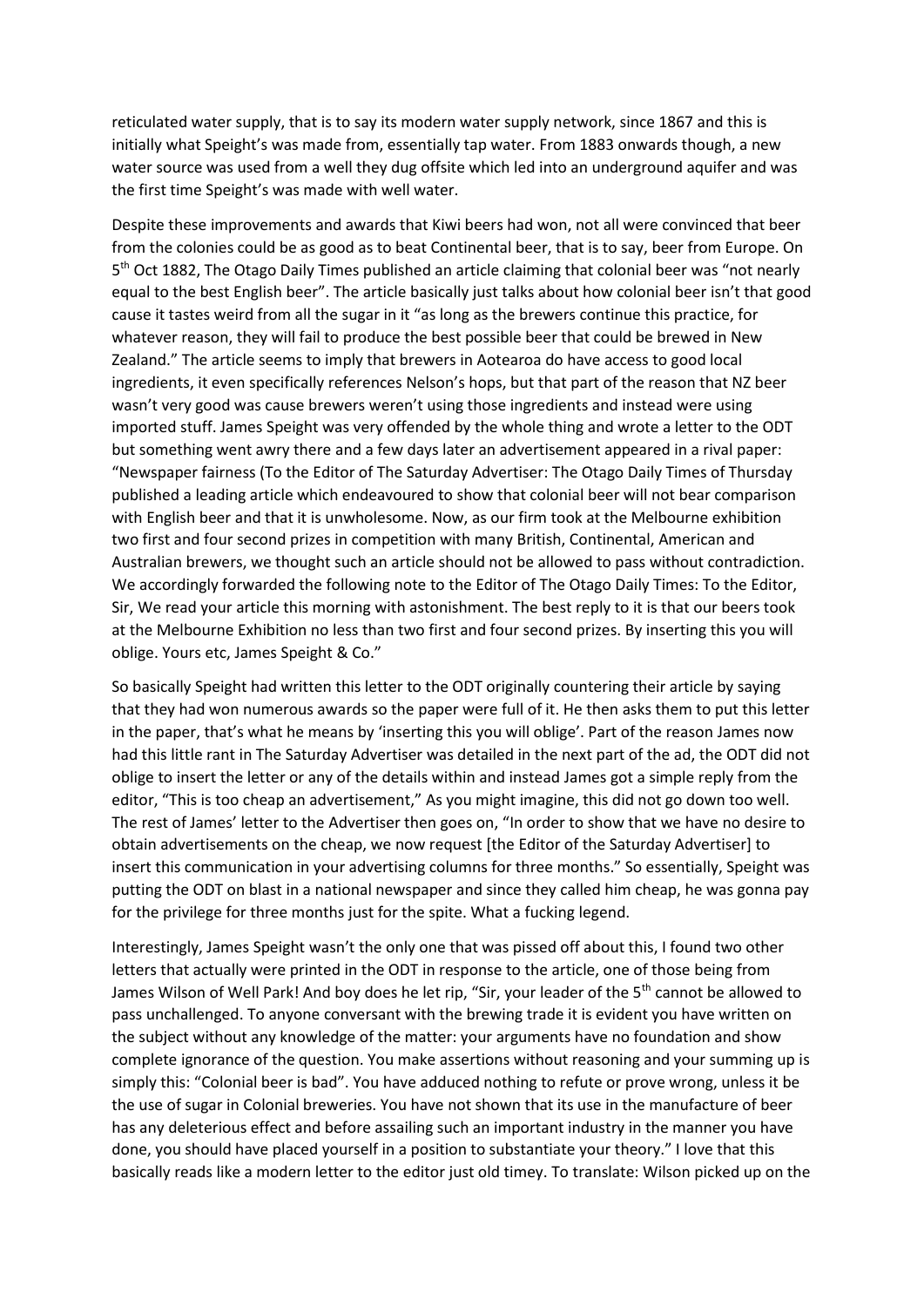same thing I did, that their only argument was that the use of sugar is what made colonial beer bad in their eyes and to boot, they had provided no evidence to prove the sugar was the problem, if there even was a problem. The letter is actually much longer talking about how expert brewers held the opposite opinion to the ODT, that a bit of sugar was actually good. Wilson also goes into the reasons why sugar is used, disproving a rumour that it was in replacement of the more expensive malt. He adds some discussion about the alcohol percentage in English vs Colonial beers, kinda saying that English beers will get you drunker since they have more alcohol and as such are less 'wholesome', which is something else the original article went on about. He has a lot more to say but I've already gone on enough of a tangent, so if you want to read the original ODT article and some of the responses to it, I'll post a link to them in the shownotes. From this point on Speight's regularly advertised their awards in the papers.

Up until this point it was go go go for the Speight's crew but in 1883 there was a depression on and combined with increased local competition, sales had taken a bit of a hit, where they would stay for about five years. It wasn't enough of a dive that they had to shut up shop but enough that could be felt. However, this didn't seem to worry the trio all that much as the production team had been pushing themselves hard to keep up with demand for the last few years so this allowed them to slowdown and relax a bit. In fact what we see during this period is that despite there being a depression, causing many breweries to close, the national production of beer increases meaning breweries were getting more efficient with their processes. During this time there were a number of social events for Speight's, such as the yearly company picnic, which was big enough that it got a newspaper article in 1884, attracting "between 300 and 400 people". They also had a rugby match with Marshall & Copeland's Water of Leith Brewery. Despite Speight's getting the lead in the first half, Marshall & Copeland managed to get the upper hand in the second half to get the win. During the game the Industrial School Band played even though "a very cold wind was blowing, the little fellows stuck to their work bravely and produced some capital music". The during the game, other staff members went around the spectators and gathered some money for charity. All three of the founders were interested in sports, particularly bowls. James Speight and Greenslade were presidents of the Caledonian Bowling Club and Dawson was later a patron. This club remained active until 2014 when the Dunedin City Council sold the land it was on. Both Greenslade and Dawson were president of the NZ Bowling Association as well. Their involvement in the club was part of the wider Caledonian Society, which all three founders held senior positions in. The society organised a bunch of sports tournaments, with Greenslade always judging the wrestling in the Caledonian Games, and was generally a kinda high society club for Scotsman to get together and hang out. The society, established in 1862, also had heavy involvement in the establishment of the University of Otago in 1869 but the society was effectively disbanded in 2020.

Although the brewery was their main source of income, the trio were involved in other public jobs as well, such as James being an officer in the Volunteer Forces, a prelude to the modern NZ Army. In 1885 Dawson was elected to the Dunedin City Council and this meant that he spent less and less time in the brewery as his duties required him to be elsewhere. However, he made sure that the brewery wasn't without its master brewer and put it in the hands of the next best person, his father. By this point the parents of all the founders now lived in Dunedin. Both the Dawsons were assisted in their brewing by James' son Charles who had begun a brewer's apprenticeship in 1881. The beer that the three brewers were putting out were thankfully still getting good reviews, where a chemist in Glasgow "pronounced it one of the finest beers he ever analysed". Despite this, sales were still rather slow but the market expanded a bit more to Auckland where they managed to get a sole bottler for that region.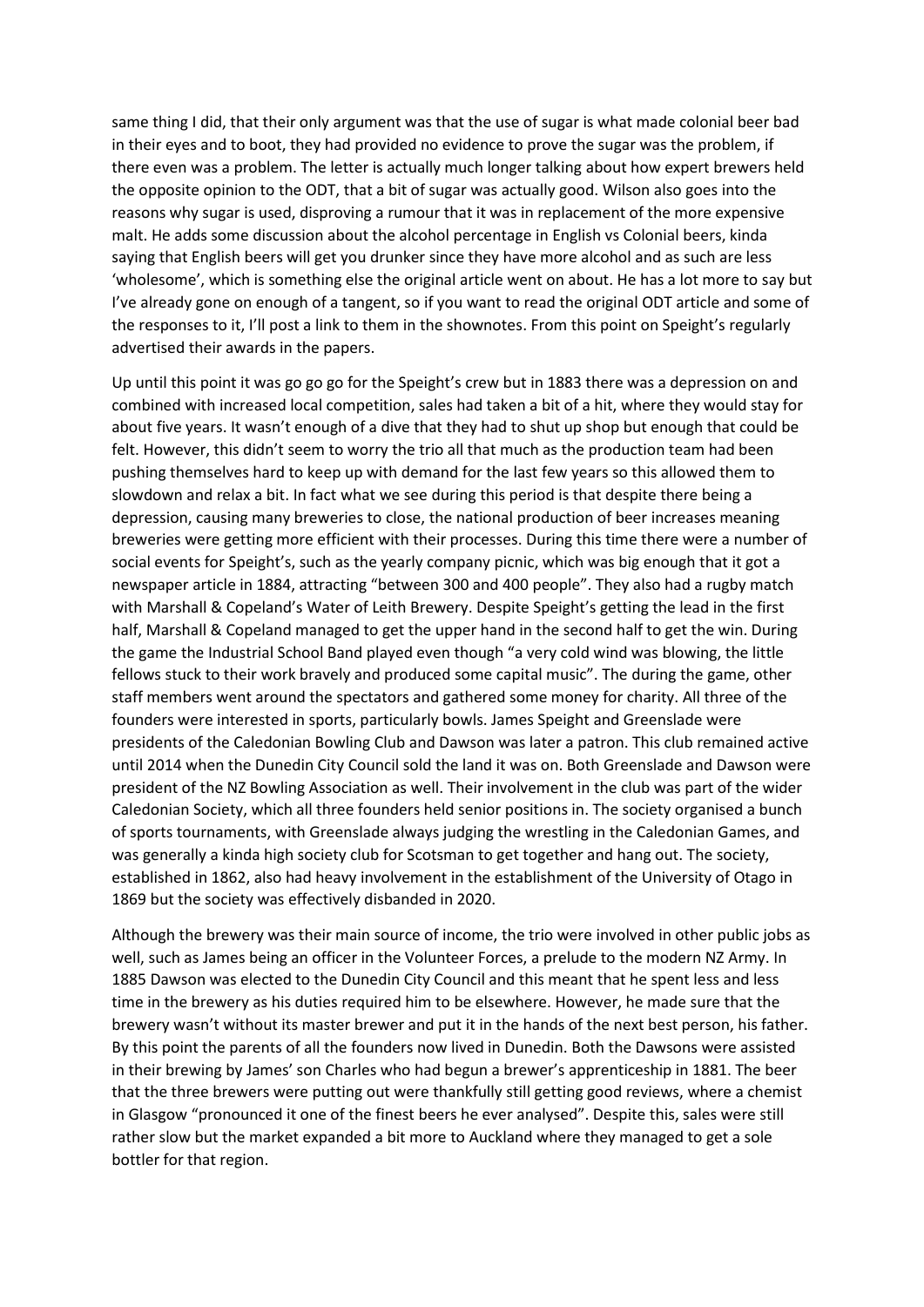Unfortunately, it wasn't long until tragedy struck. James' health had been deteriorating for some time where he developed cirrhosis of the liver and dropsy, probably as a result of his excess drinking back in his travelling days trying to sell beer to clients. On 16 August 1887, James Speight died. He was 53. His shares in the triumverite of the Speight's brand was given to his widow, Mary Jane, with Greenslade taking over Speight's role of chair of the board and manager of the brewery. It was also around about this time that Dawson was elected as mayor at the age of 35, making him one of Dunedin's youngest mayors. James had overseen the Speight's brand as a relatively small brewery compared to some of the others throughout New Zealand, no holding as much brand recognition as it does today. As a somewhat cruel irony, what they didn't know, is that the brewery he had given his name to was about to kick off and become Dunedin's top brewery, a title it would hold over 100 years.

Up until this point, Marshall & Copeland were the owners of Dunedin's leading brewery, the Water of Leith. In 1878, they bought a failed brewery on Cumberland Street, across the road from the train station. For whatever reason they decided that they would move their main operation from Great King Street on the other side of town to the newly acquired site. This cost them a fair amount of money and strained their coffers, which along with the death of Marshall in 1883 became just a bit much, resulting in them closing in 1887. Part of the reason Marshall & Copeland were the guys to beat was that their product was sold all across the country and even as far as Australia, Fiji and Hawaii. If you remember from a few episodes back this was unusual since beer didn't tend to keep all that well unless you put a fair amount of hops into it, so not many breweries were able to leverage the lucrative export market in the way that Marshall & Copeland did. This allowed them to ride out most of the storms they had come across. All storms except this one and that lucrative export market had now opened up somewhat upon their closing. However, they managed it, Speight's took a fair share of that now open market putting them ahead of most other Dunedin breweries and from there the sales just kept increasing year on year, with more and more Speight's beer being shipped outside of Otago. A lot of this success was apparently credited to Peter Wilson, the main traveller for Speight's who was actually living in James Speight's old house on Elm Row, a street or two over from the brewery.

With increased sales came a greater need to expand the capabilities of the company and thus more buildings and facilities were needed, creating a flurry of construction over the next few years. More office space was built in 1888 and during the excavation of the foundations another aquifer was found. At the time it wasn't much of a priority to get access to the spring water so the building was just completed. It was also around this time that the old Well Park malthouse was demolished with the free space being used as a courtyard to wash casks. In 1889 the brewhouse was done up and reconstructed a bit but brewing continued without interruption, however there were a couple of hiccups. By this point Charles Speight had completed his apprenticeship and was now senior brewer for the company, since Dawson Jr was mayor and Dawson Sr had died a few years earlier. We find that he wrote a bit of a complaint in the brewer's journal on 27 May 1889, "The brewery is now all open and cannot get the heat up". This was clearly in reference to the construction that was occurring causing disruptions to brewing. Thankfully by the end of the year the construction work was done and an all staff photo was taken to commemorate the occasion. The redesign of the building allowed for an even more expanded operation with a new kiln being put in, a couple of drying floors and a new cellar, among other things. According to the ODT, this meant they could now hold 5000 bags of grain, had a malting floor with just over 830m2 of space and could produce 60 hogsheads of beer in one brew, an improvement from the previous 50 and they were brewing up to four or five time a week to keep up with demand. A further 10,000 hogsheads could be matured at any one time in the cellars. The article that this came from praised Speight's for their care and